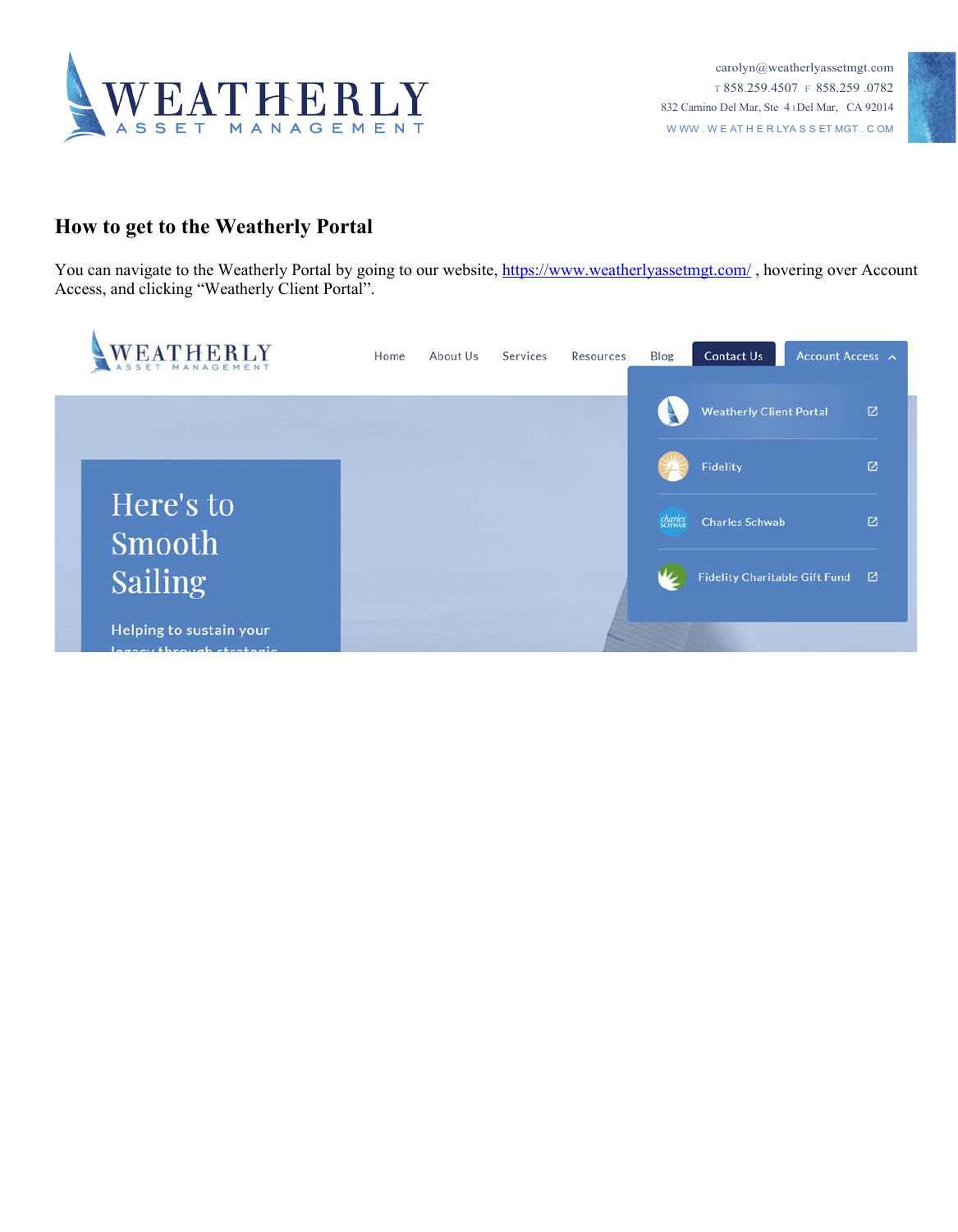



## **Downloading Documents from the Weatherly Portal**

- 1. Hover over the "Documents" tab on the top ribbon.
	- a. Select the drop down "Vault"



2. Select the check box next to the document(s) you with to download.

| ACTIONS $\blacktriangledown$ |             |                                         |  |
|------------------------------|-------------|-----------------------------------------|--|
| 1 SELECTED                   |             | <b>ALL DOCUMENTS</b>                    |  |
| $\checkmark$                 | <b>Type</b> | Name/Description                        |  |
| $\checkmark$                 |             | Document.PNG<br><b>Example Document</b> |  |

- 3. Select the "Actions" tab.
	- a. Select the drop down "Download"
	- b. Alternatively, documents can be download by clicking on the download icon  $(\bullet)$